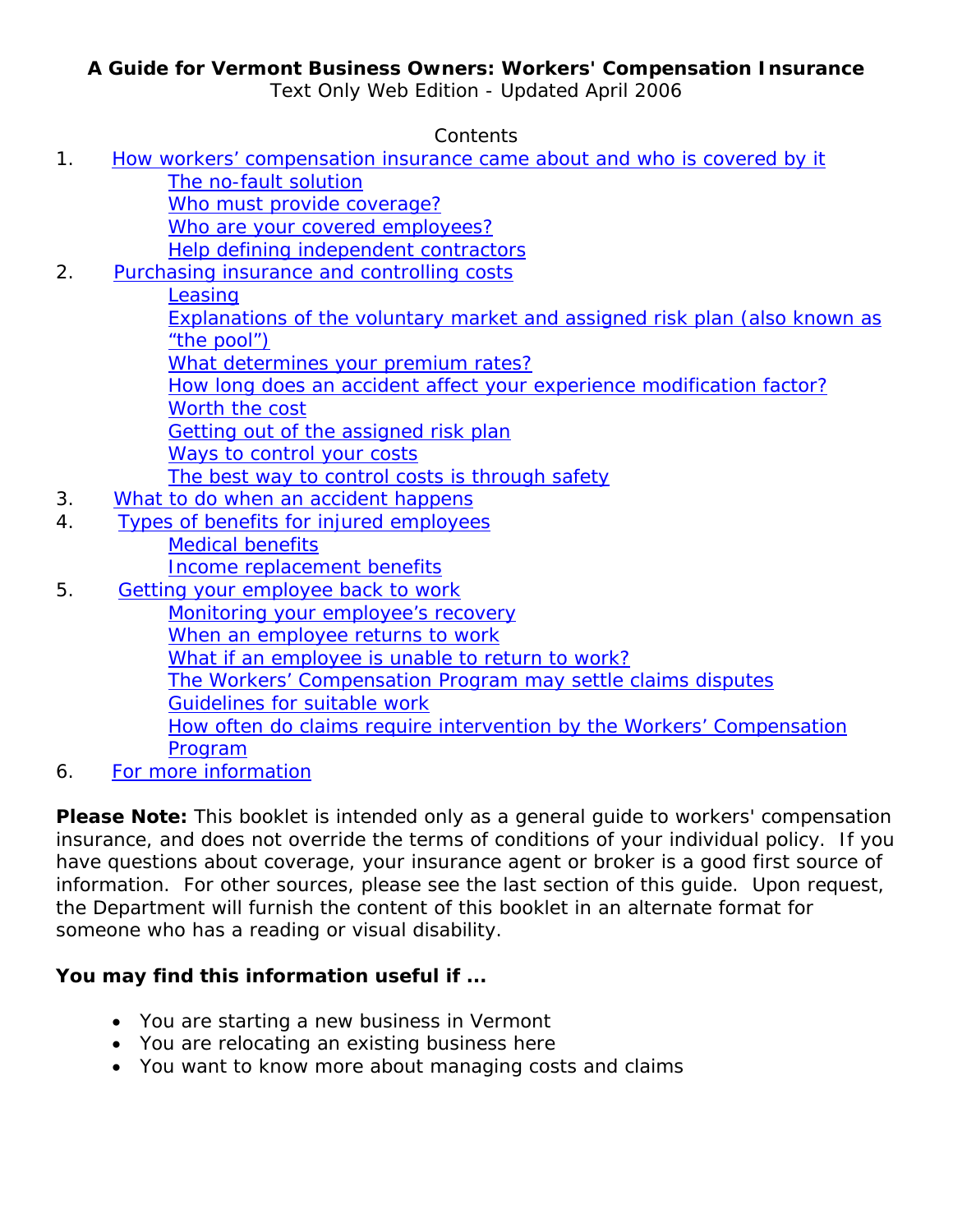### **1. How workers' compensation insurance came about, and who is covered by it**

### <span id="page-1-0"></span>**The no-fault solution**

Before the Workers' Compensation System existed, the only way an injured worker could recover damages sustained in a work related accident was by suing the employer. In such a lawsuit, the law required the worker to prove that the employer was at fault; that is, that the employers negligence or willful behavior caused the injury. This is an important principle of tort law. However, the tort system made it difficult for workers to obtain prompt compensation for lost wages and medical care costs, and may have deprived the injured worker of access to needed medical care. At the same time, this system left employers open to costly lawsuits.

Workers' compensation insurance offered a trade-off. The insurance system gives workers security by making compensation possible for work-related injuries or occupational diseases whether or not the employer is directly at fault. In return, workers agree to accept the remedies which Vermont workers' compensation law provides them, rather than sue the employer for damages. This reduces the employers exposure to costly lawsuits and provides benefits to all injured workers. By the early 1900's, most industrialized countries had regulatory systems and insurance programs which brought into place a "no fault" exchange of protections between employers and workers. The principles of workers' compensation laws are similar throughout the United States, but each state has unique laws with different benefits.

Vermont law requires employers to provide workers' compensation coverage. As an employer, you must post a notice of compliance in a conspicuous place advising your employees that you have secured workers' compensation protection for them.

Within each industry, employers with the best safety records pay the least for insurance. (See more details on cost under "What determines your premium rates") this makes good sense because employers themselves are in the best position to control hazards in the workplace.

### **Who must provide coverage?**

Unless you have been approved to self-insure by the Department of Labor, you must buy workers' compensation insurance if:

- You hire one or more employees on a full or part time basis in Vermont, or
- You hire employees outside the state but they work for you in Vermont.

To find out more about self-insurance, you can call the Vermont Department of Labor, Commissioner's office, at **802-828-4301**.

Note: An employer who fails to provide workers' compensation insurance may be assessed a penalty of \$50.00 per day, but not to exceed \$5,000 for the period prior to receiving notice from the Commissioner of Labor. If you do not provide workers' compensation insurance within 5 days of receiving notice, you may be assessed a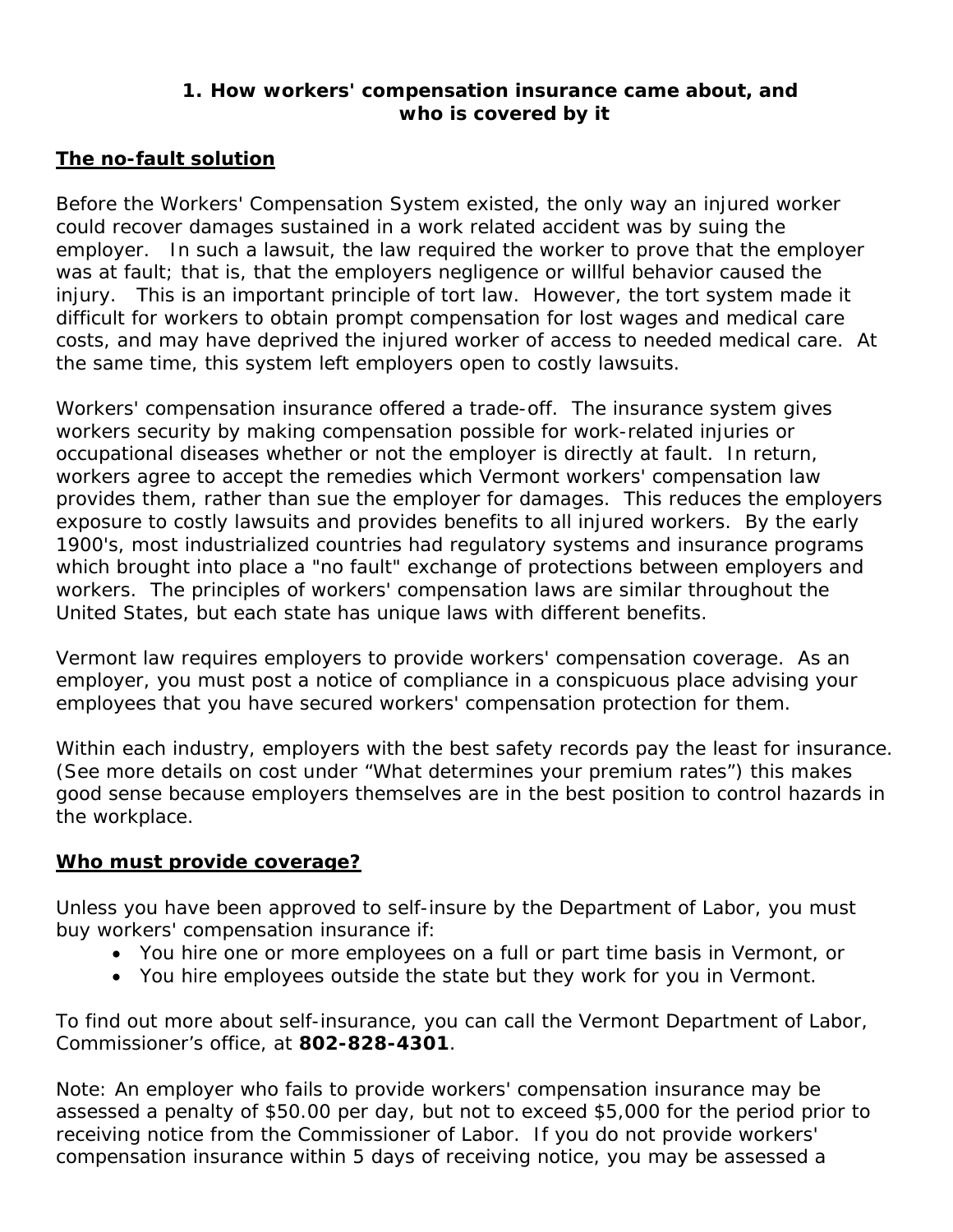<span id="page-2-0"></span>penalty of \$150 per day, beginning 5 days after the date on which you received notice. Failure to provide workers' compensation insurance can have other serious consequences. It will have a negative impact on your legal defenses if you are sued by an injured employee. In extreme cases, it can also lead to a state order closing your business.

### **Who are your covered employees?**

Generally, everyone -- **including officers of corporations** -- is covered. Some exceptions are as follows:

- If you are the sole proprietor or partner of an unincorporated business, you are not covered, and you are not required to have coverage, but you may choose to have it.
- Officers of a corporation may choose to be excluded from workers' compensation coverage, but must obtain prior approval from the Vermont Department of Labor.
- You may choose to include a family member who lives with you. You should make clear to your agent who is to be covered when the policy is issued. You do not have to obtain approval from the Vermont Department of Labor.

In addition, the following people are not required to be covered by workers' compensation insurance:

- A person whose employment is of a casual nature, and not for the purpose of the employers trade or business.
- A person engaged in amateur sports, even if an employer contributes to the support of such sports.
- A person engaged in agriculture or farm employment for an employer whose aggregate payroll is less than \$2,000 in a calendar year, unless the employer chooses to provide coverage.
- Certain elected officials are excluded.
- Volunteers.

## **Help defining independent contractors**

If you use independent contractors in your business, make sure you agree up front and in writing who is responsible for carrying workers' compensation insurance. You will be responsible for the insurance if the independent contractor (1) doesnt have coverage, or (2) does not meet the definition of a contractor under law. It is important to understand that the independent contractor needs coverage **any** time they have a worker on the job, even temporarily.

## **(1) Does the contractor have coverage?**

The law does not require a single individual acting as a contractor to carry workers' compensation insurance, but any contractor with one or more employees must provide coverage for those employees. Contractors who carry insurance should be able to show you a document called a certificate of workers' compensation insurance as verification,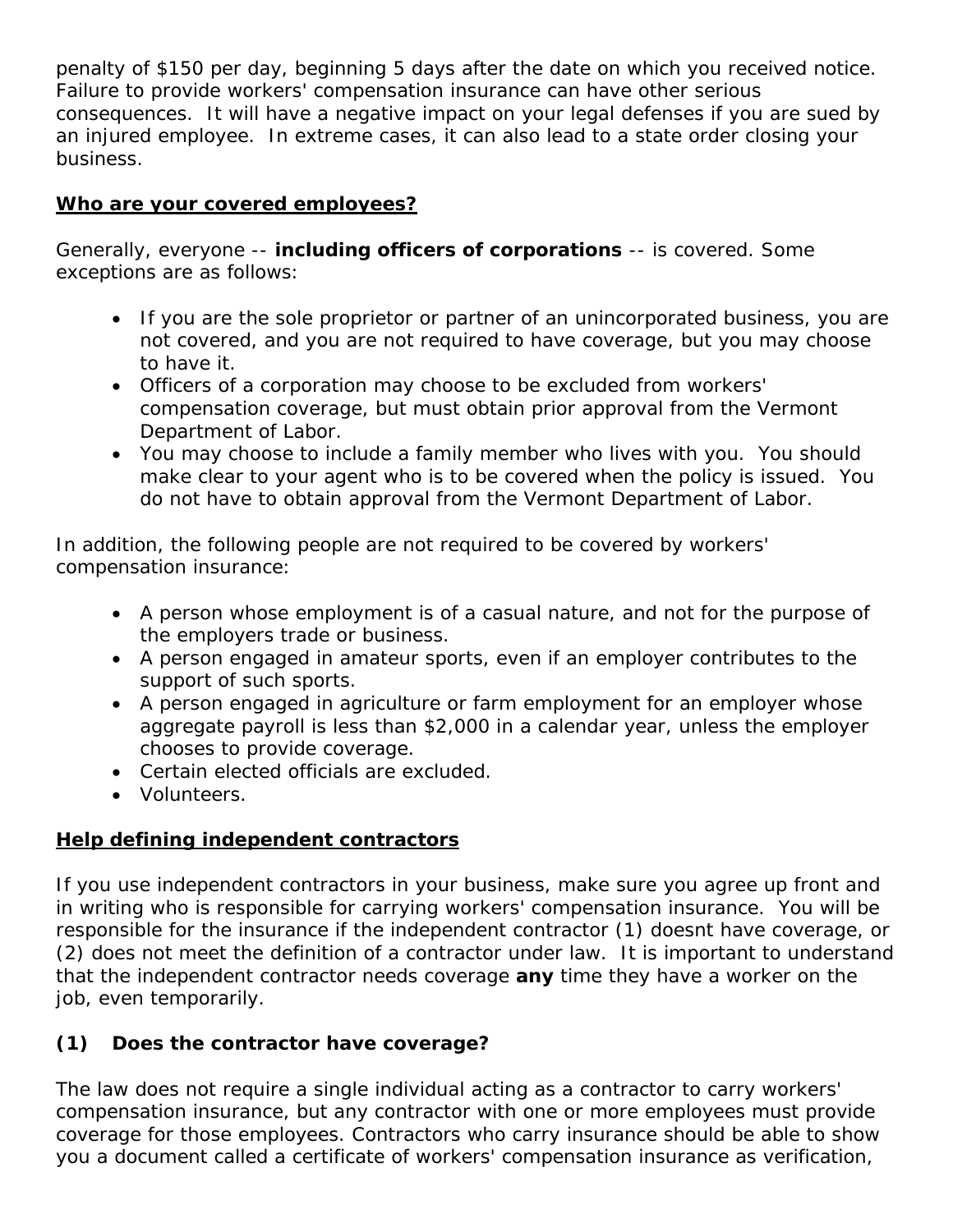as distinguished from many other types of certificates of insurance. Make sure the period of time covered by the certificate is sufficient to complete the project. If you have any reason to question the certificate, you should call the insurance company that issued it.

A word of caution: If the coverage lapses before a project is finished, the contractor must renew it, or else responsibility for the coverage will default to you. You would not necessarily know about any lapse, but you would then be liable for any penalties connected to failure to provide coverage. (See regarding penalties.) Since these penalties can be serious, to be safe, you may simply want to purchase coverage for all your contractors while they are on the job. This may also be wise if you have any uncertainty about whether someone qualifies by definition as an independent contractor.

## **(2) Does the independent contractor qualify by definition?**

Calling someone a contractor doesnt automatically relieve you of the responsibility to carry workers' compensation insurance. The law places the burden of proof on the employer to show that the injured person qualifies as an independent contractor vs. an employee. A good rule of thumb is to regard anyone you pay as an employee. However, the law does look at specific circumstances in favor of one definition or the other. In a contested case, the following test factors would influence a courts decision: The person working for you is more likely to be regarded as your employee (vs. a contractor) if:

- You have the right to control the way the work is done
- You supply the tools and equipment for the work
- You direct the scheduling of the work
- You pay according to time worked, rather than cost per job
- The work being performed is the type normally carried out by an employee in the usual course of business
- The work activities are an integral part of the employers regular business

The person working for you is more likely to be regarded as a contractor (rather than an employee) if:

- The person is engaged in a distinct occupation or business of his or her own
- The work being performed is different from your normal line of business

(If you sell a product, its installation is not necessarily a different line of business.)

*A word of caution:* With some short term contracts, the cost of coverage may seem high relative to the size of the job. But, without coverage, just one worker injury could open you to a lawsuit which would be far more costly.

If you have questions about covering contractors, you may want to consult an attorney. You can also contact the Workers' Compensation Program at 802-828-2286.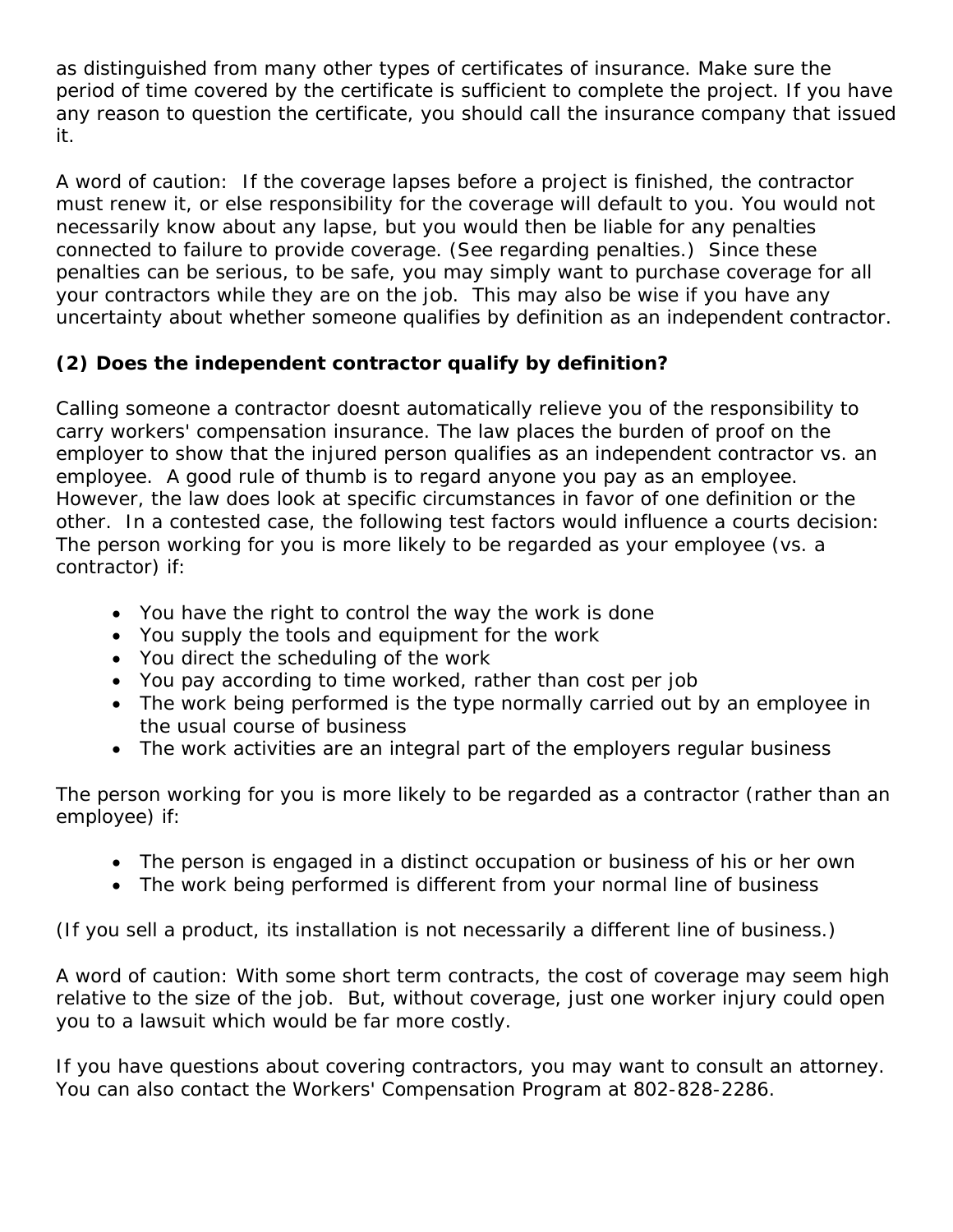### **2. Purchasing insurance and controlling costs**

### <span id="page-4-0"></span>**Leasing**

If you lease employees, either you or the leasing company may provide coverage. If the leasing company provides it, make sure that the coverage protects you as the employer of its workers. If the leasing firm does not provide the coverage, you are responsible for providing it. The rates will depend on the risk factors involved in the work that your company does.

### **Explanations of the "voluntary market" and the "assigned risk plan"**

Since workers' compensation insurance is mandatory, all employers must be able to obtain coverage. In a statistical light, insurers regard some kinds of businesses as greater risks than others. These include new businesses (which have not yet established a safety record), very small businesses, those with poor claims histories and those involving especially hazardous work. Such employers who have been unable to find a willing insurer in the open or general market (called the voluntary market) are placed in the assigned risk market, also known as "the pool". The pool is actually divided into two pieces; direct assignment and the pool.

### **What determines your premiums?**

The workers' compensation system aims to distribute the costs of the program fairly among all employers. The following factors influence your costs:

### **1. Which market you are in**

The cost to employers in the assigned risk plan is higher because they do not have access to the discounts and choices available in the voluntary market. More competition in the voluntary market drives lower rates. (See Getting Out of the Assigned Risk Plan.) Employers in the assigned risk plan who have an especially high record of injury costs may also pay a surcharge (See section 4 ahead.)

### **2. The size of your payroll**

When you complete your application for insurance, you will be asked to estimate your total annual payroll. Payroll means all money paid to your employees except tips, group health or group life insurance benefits, and reimbursements for expenses. Your premium cost is your individual rate multiplied for every \$100 of payroll. The primary factors governing your rate are the standard rate for the type of work you do or the industry you are in, and the experience rate for your company. These factors are explained in the next two sections.

Since the premium is based in part on payroll which is estimated at the beginning of the policy year, the final premium could be more or less,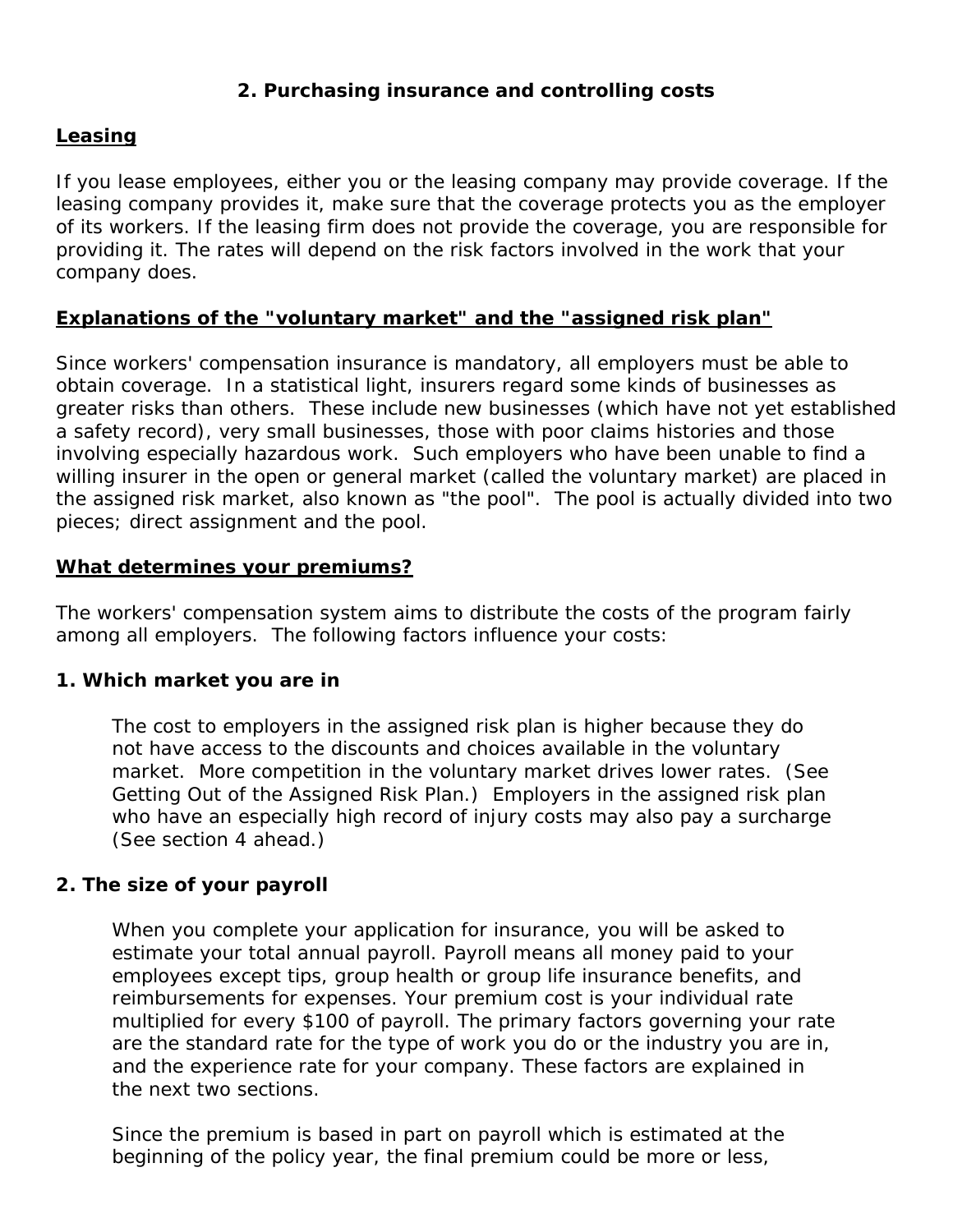depending on your actual payroll expenses reported at the end of the year. Adjustments are made at that time, resulting in either a refund or an additional bill.

A few words of caution: An employer who makes a false statement for the purpose of obtaining a lower workers' compensation premium, or who refuses to comply with rules and regulations, may be assessed an administrative penalty (not more than \$5,000.) Accurate payroll estimates are important. If you underestimate your annual payroll, you could receive a large, unexpected audit premium after the policy expires.

### **3. The rate for your industry or type of work**

Employers are assigned rates which are specific to Vermont according to industrial categories called classifications. Classifications tie to risk factors, or the recognized potential for loss within a particular industry. There are over 600 classifications.

Because they entail similar risks or hazards, certain varied businesses are grouped together within the same classification, for example, stone polishing and granite cutting. Within a single business, some types of employers may be exposed to lesser risks than others, but the classification covers all employees of the business, except for classifications called standard exceptions, involving occupations common to many businesses. These include clerical, office and drafting employees, drivers, chauffeurs and their helpers, outside sales people, collectors and messengers.

There is an established minimum premium which varies according to employer classification. It is the lowest premium an insurance company will accept to provide workers' compensation insurance. As of mid-2002, the minimum premium ranged from \$218 per year to \$750. Very few businesses will see their rate determined by the minimum premium. They are likely to be small companies who employ one or two part-time workers.

## **4. The experience rating for your company**

If your annual insurance premium is \$4000 or more, your rates will be affected by the number and severity of work injuries experienced by your workers. This adjustment is called an experience rating. It results in an experience modification factor which adjusts your companys standard industry rate up or down. If you have lower than average injury costs, you receive a premium reduction. Higher than average costs result in a premium surcharge.

Effective 4/1/03 a Merit Rating Plan was approved for risks at \$4,000 and lower for smaller risks that are in the pool. A 5% credit or debit will be applied to those risks depending on that risks preceding three years of experience.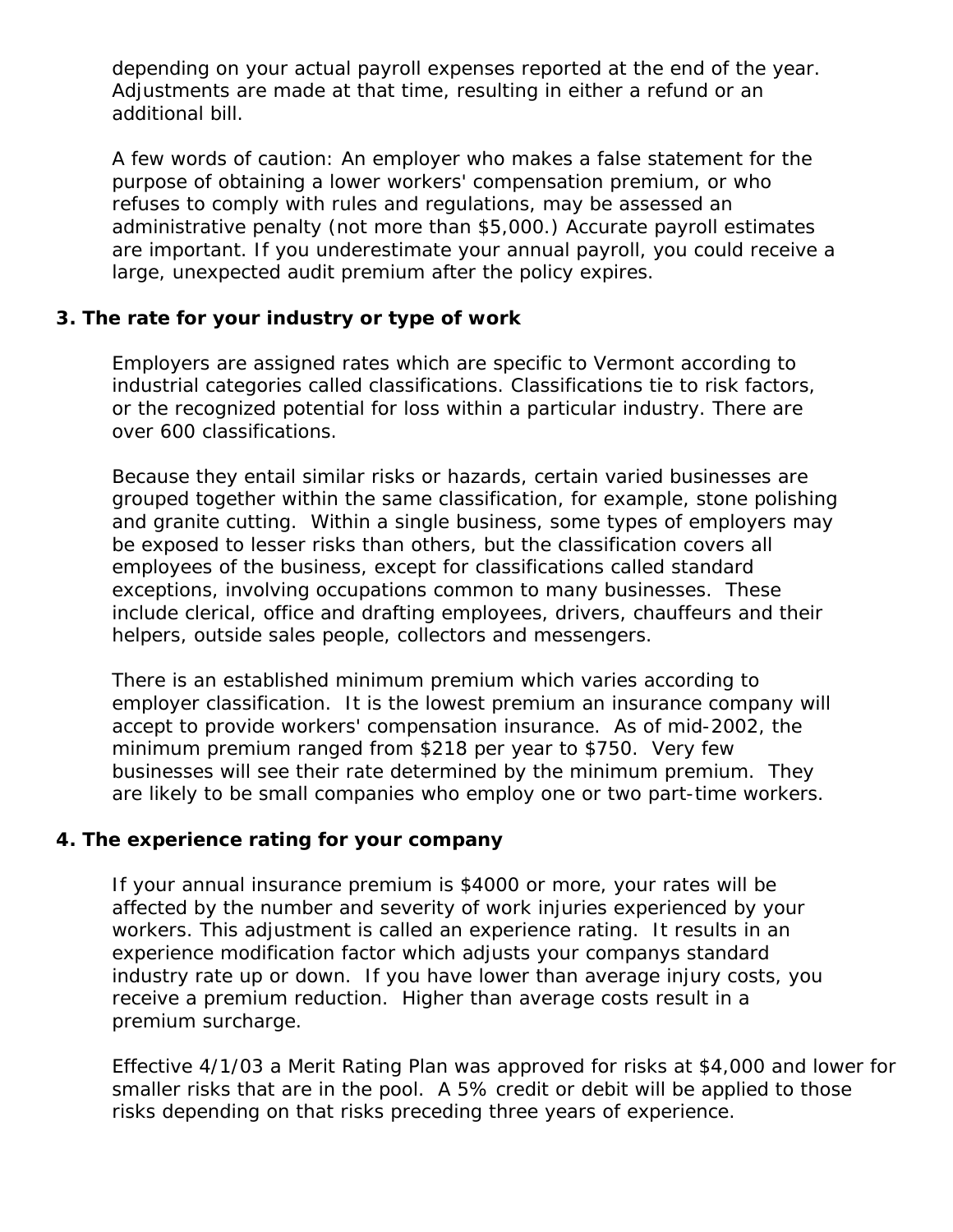<span id="page-6-0"></span>If you purchase insurance through the assigned risk plan and your experience is poorer than average, you will be levied an additional surcharge through the Assigned Risk Adjustment Program (ARAP). ARAP surcharges apply on a sliding scale to a maximum of 25% of the modified premium. The combination of experience modification factor and an ARAP surcharge could cost you twice the normal rate per \$100 of payroll, or more.

### **How long does an accident affect your experience modification factor?**

The period used to calculate an experience modification factor is three years, ending one year prior to the anniversary rating date, which is generally the same as the insurance policy renewal date. For example:

*If the policy renewal date is January 1, 2003...the experience modification period is January 1, 2000 through December 31, 2002.*

The modification applies for one year. A new modification is issued for each succeeding year.

### **Worth the cost**

The cost of even one employee injury (and the possible legal expenses connected with determining who was at fault) could easily bankrupt a small employer who didn't have workers' compensation insurance.

How large a business expense is it? Among Vermont employers, 44.8% pay less than \$1,000 per year, 62.5% pay less than \$2,000 per year, and 72.4% pay less than \$3,000 per year. 2001 reports indicate that the average net cost of workers' compensation insurance for manufacturing classes in Vermont came to 4.26% of the payroll. For small businesses, one serious claim could exceed ten years of paying premiums.

## **Getting out of the assigned risk plan**

If your company does dangerous work or has a poor individual safety record, you are not likely to find coverage in the voluntary market. However, you could also find yourself in the assigned risk plan if you're simply a small business or a new company that has not yet established a safety record.

Vermont has a "take-out" program aimed specifically at smaller companies (those with an annual workers' compensation premium of less than \$10,000) who achieve good safety records. Under this program, insurers who take such companies out of the assigned risk plan and place them back into the voluntary market can earn credits against the normal assessment they pay to support the assigned risk plan.

To see if your company is eligible for take-out, check with your agent or broker. You don't have to wait for your policy to come up for renewal.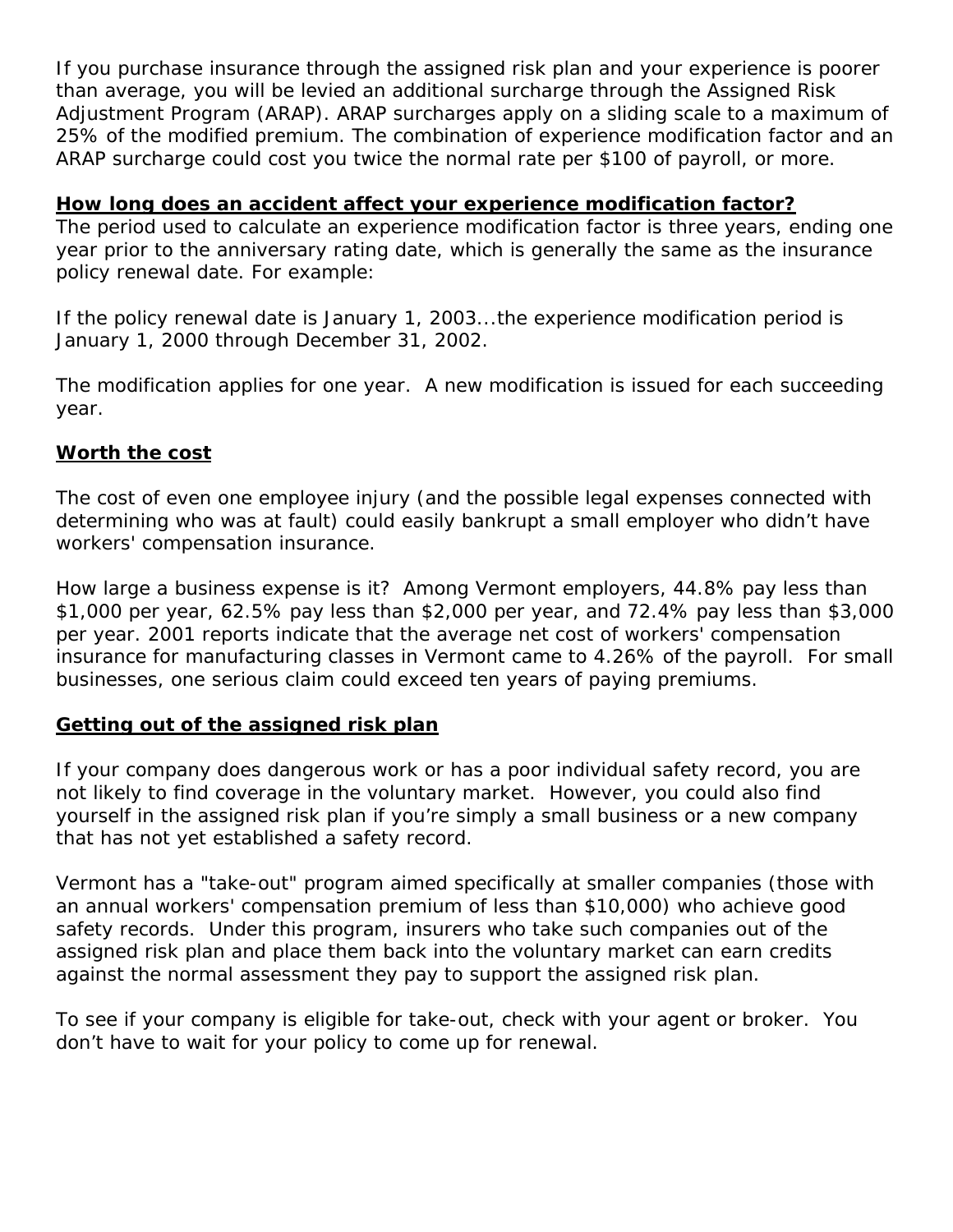#### <span id="page-7-0"></span>**Ways to control your costs**

## **Rates are sensitive to safety records**

The experience rating system acts as an economic incentive for employers to create safer working environments for their workers. Below are two examples that show how injury records can dramatically alter premium rates.

# **Rate Differences: A Tale of Two Companies**

**Company #1**, a manufacturer of woodenware in the assigned risk market has a workers' compensation rate of \$8.59 per \$100 of payroll. They have a poor safety record resulting in an experience modification factor of 1.6 (1.0 is the baseline and there is no maximum.) Their workers' compensation rate computes as follows:

| Premium per \$100 of payroll          | \$17.18   |
|---------------------------------------|-----------|
| <b>ARAP</b> surcharge                 | $x\,1.25$ |
|                                       | \$13.74   |
| <b>Experience modification factor</b> | $x$ 1.60  |
| Base rate:                            | \$8.59    |

**Company #2**, also manufacturer of woodenware, is able to purchase insurance in the voluntary market. Their workers' compensation rate is \$5.94. Because of their good safety record, their experience modification factor is .94 (with 1.0 as the baseline). Their workers' compensation rate computes as follows:

| Premium per \$100 of payroll          | \$5.58  |
|---------------------------------------|---------|
| No ARAP surcharge                     |         |
|                                       | \$5.58  |
| <b>Experience modification factor</b> | $x$ .94 |
| Base rate:                            | \$5.94  |
|                                       |         |

*Note: in this example, company #1's labor costs are 10.91 percentage points higher than its competitors costs.*

## **The best way to control costs is through safety**

The best way to control your workers' compensation costs is to maintain the safest workplace possible so you can minimize the risk of on-the-job injuries. To do so, you should focus not only on your physical worksite, but also on the way your employees do their jobs. Make sure your employees receive full and proper training in safe work practices. Are your safety appliances well maintained and readily available, and do you stress the importance of their use? Do certain jobs put your employees at risk for developing repetitive motion or gradual onset injuries such as carpal tunnel syndrome? Have you instructed them on safe lifting techniques to reduce the risk of low back injuries? Do you emphasize wellness among all your employees?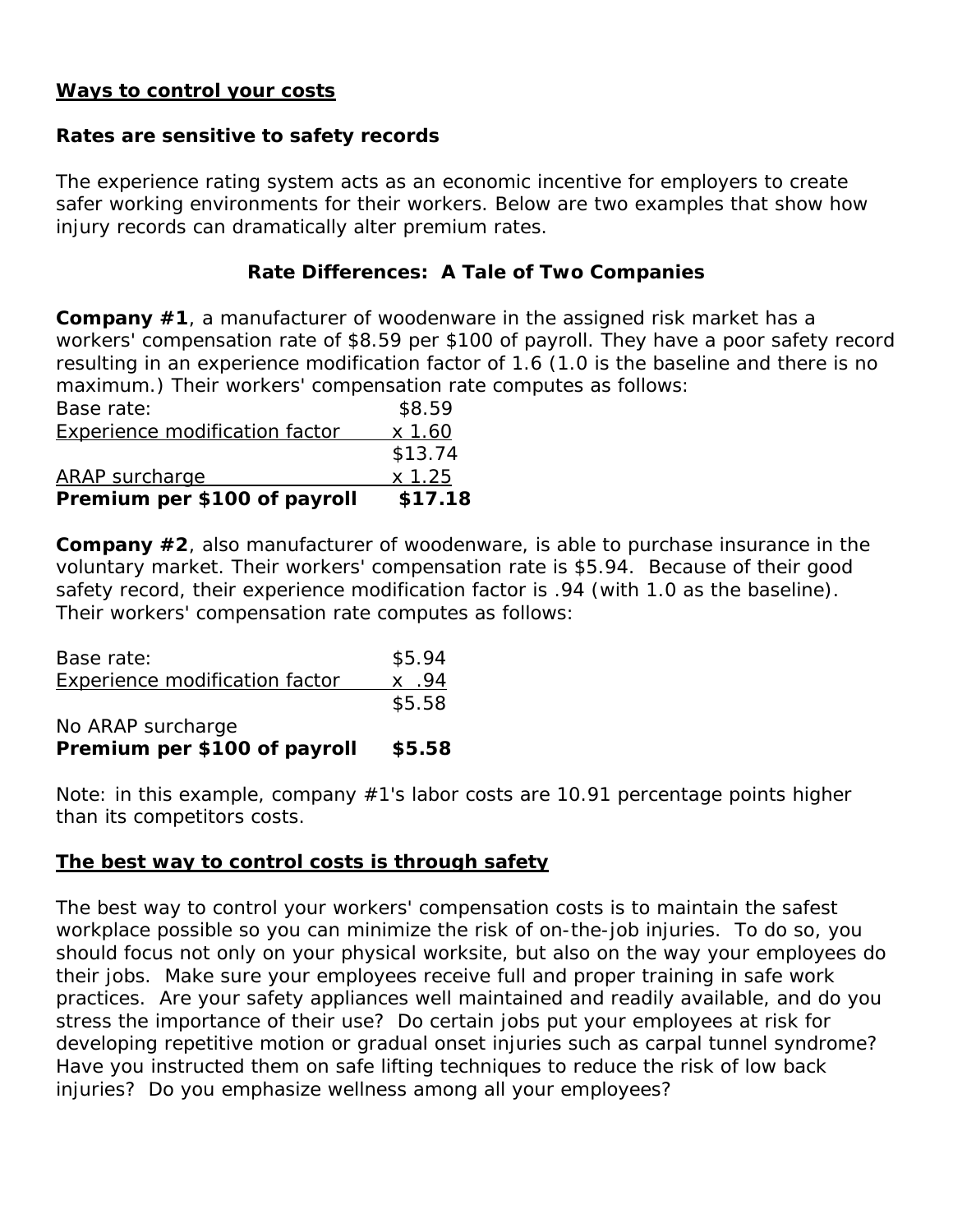<span id="page-8-0"></span>Consider creating health and safety committees in your workplace. Have routine safety meetings with staff. When accidents happen, assess the cause and eliminate it. Put safety first and make sure your employees know it.

If you obtain insurance in the voluntary market, most insurers will perform a safety inspection on request, which may alert you to unknown hazards. Your insurance agent or broker can also refer you to private safety engineering or consulting services.

If you are in the assigned risk plan, the insurance companies that service this plan provide high quality safety consulting services to their covered employers.

If you have a small business under 250 employees in a high hazard industry (such as construction or manufacturing) the Vermont Occupational Safety and Health Division (VOSHA) also offers free consultations and walk-through inspections. VOSHA will also provide guidance to any employer on any workplace safety issue. The service helps promote better VOSHA compliance (thus helping to avoid fines) as well as helping, potentially, to hold down insurance costs. For further information, call 1-800-287-2765 or 802-828-2765.

If you would like to obtain a list of representative rates used to calculate workers' compensation insurance premiums for Vermont employers, you may call the Vermont Insurance Division at 802-828-4848 or go to the Loss Cost Report on the Workers' Compensation Information Resource Page[.](http://www.bishca.state.vt.us/InsurDiv/Workers_comp_resources/workerscomp_resources.htm)

## **3. What to do when an accident happens**

## **Things you must do**

No employer ever expects an accident, but it's important to be prepared. Legally there are certain actions you must take when an accident happens. They are:

- Make sure employees are told to report work injuries promptly.
- Make sure the injured worker receives immediate medical attention and any other critical services.
- File a form called a First Report of Injury, (Form 1), any time a work injury or incident results in the employee requiring medical care or treatment or absence of work for one day or more with the Department of Labor. You must do this within 72 hours of the injury and send copies to the employee and the insurer. Reporting an injury in no way jeopardizes an employer's ability or right to challenge a claim. Some insurers will handle the reporting for you. Find out how your insurer's system works. If you, as the employer, neglect or refuse to file the form, your injured employee can file a similar form to report the accident.)
- *Note: Its important to report even small accidents.*
- Give the insurer the names and addresses of injured workers, any witnesses, and all other information the insurer requires. Upon receipt of the First Report of Injury, your insurance carrier will investigate the accident to determine whether the claim is compensable or not. This investigation should include collecting all relevant medical records and taking statements from the injured worker, coworkers, supervisor and other witnesses. The injured worker must cooperate with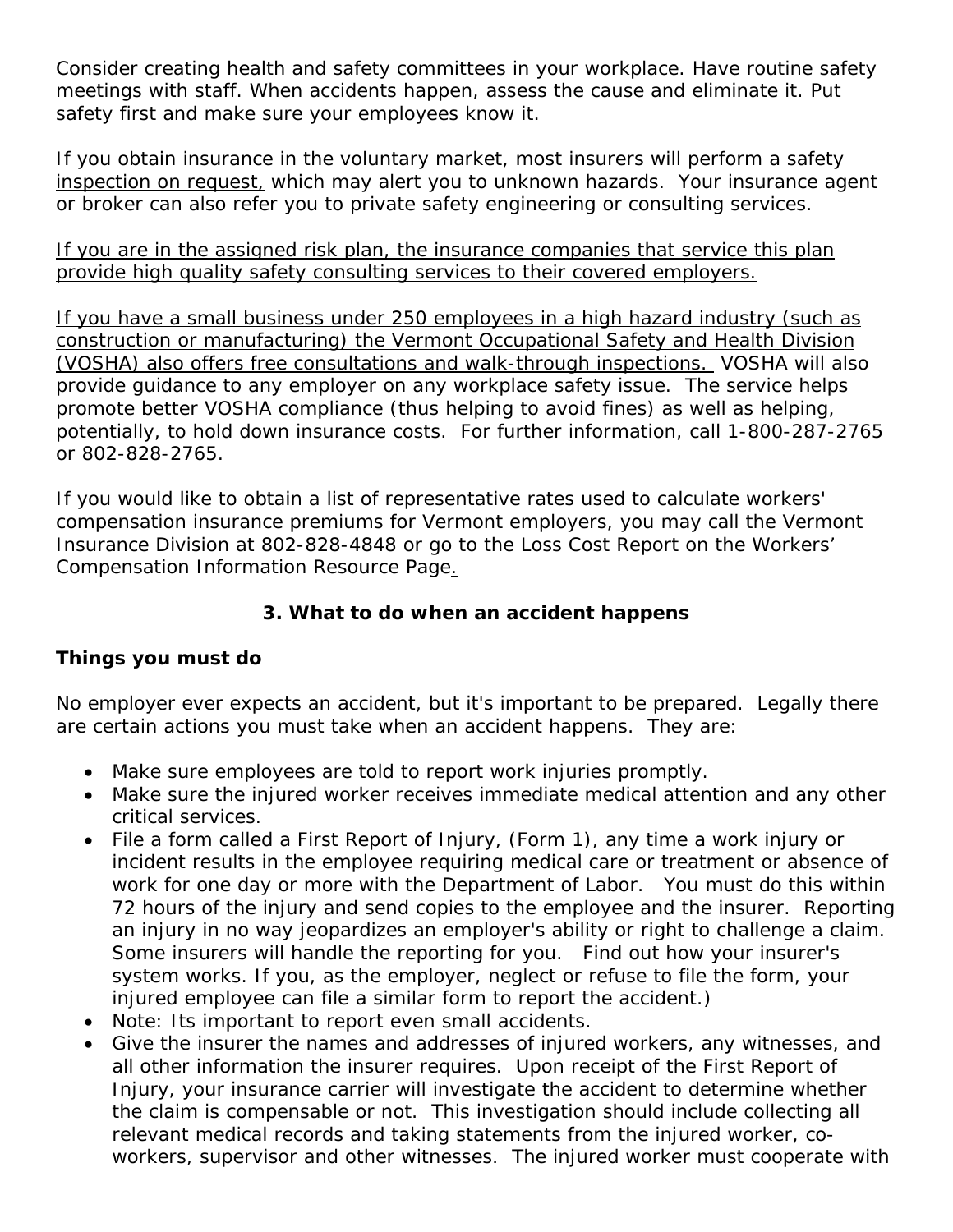<span id="page-9-0"></span>this process or risk losing his or her entitlement to workers' compensation benefits.

- Promptly provide the insurer all legal papers relating to the injury, claim or suit.
- Cooperate and communicate with the insurer. Assist in the investigation, settlement or defense of any claim. If the injury results in lost time, you will also be asked to provide a wage statement verifying the employees gross wages for the 12-week period preceding the injury, so that the proper compensation rate for disability benefits can be calculated.

## **Things you must not do**

- Do not do anything which could interfere with the insurers right to recover costs from others.
- Do not make advance payments, assume obligations or expenses in expectation of reimbursement, unless you understand that you run the risk of footing these expenses yourself. You cannot anticipate exactly what costs will be covered by a claim.

# **4. Types of Benefits for Injured Employees**

## **Medical benefits**

Workers' compensation provides coverage for all reasonably necessary medical services and supplies related to an on-the-job injury or occupational disease. This may include not only coverage for doctors visits and hospital treatment, but also coverage for physical therapy, medication, chiropractic treatment and psychological counseling. There is no time limit on the duration of this coverage as long as the treatment is a direct result of the work injury or occupational disease.

As the employer, you have the right to designate the treating health care provider who will initially treat an injured worker. If your worker is dissatisfied with your choice, he or she may choose another provider, but must notify you in writing of the change, the reason the employee was dissatisfied, and the name of the medical provider the worker has selected.

An injury may include an aggravation of an old injury or pre-existing condition. Benefits are not allowed if an injury (a) resulted from a workers willful intent to harm himself or someone else, (b) occurred as a result of a workers intoxication, or during it, or (c) occurred because an employee failed to use a safety device provided for the purpose.

An occupational disease is one "due to causes or conditions which are characteristic of and peculiar to a particular trade, occupation, process or employment, and to which an employee is not ordinarily subjected or exposed outside of or away from his employment, and which arises out of and in the course of employment." [21 V.S.A. § 1002]

In the case of occupational disease, the date of disability and the right to benefits start on the date your workers physician states in writing that the employee is disabled because of the disease. To be eligible for benefits, the worker must file the physicians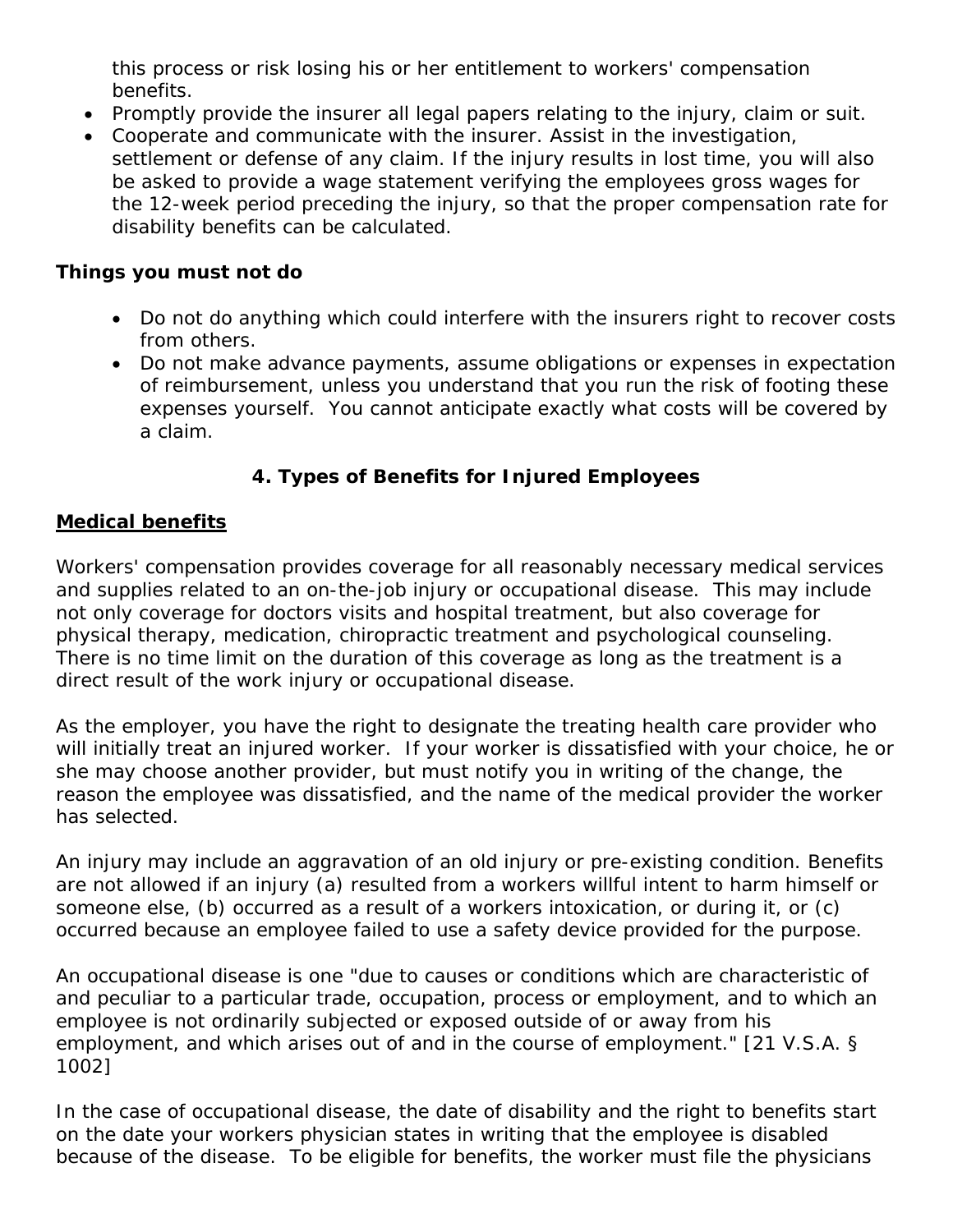<span id="page-10-0"></span>opinion with the Department of Labor within 30 days of the written opinion. The worker must also notify you of the disability as soon as possible.

If you have questions or concerns about the possibility of occupational diseases in your business, call the Department of Labor (802-828-2286) as soon as possible for information.

### **Income replacement benefits**

While recovering from a work-related injury, a worker may be entitled to either temporary total disability compensation or temporary partial disability compensation.

### **Temporary total disability compensation**

An employee who is totally disabled from work and has not yet reached the end of a recovery process may be eligible for temporary total disability compensation. During the period, your employee is entitled to receive weekly disability benefits based on twothirds of his or her average weekly wage. A small supplement for each dependent child is provided, but total income is capped at the employees net income. The payment is also capped at 150% of the state average weekly wage.

### **Temporary partial disability**

If the doctor releases the employee to return to part time or light duty work during recovery, but due to the injury the employee will earn less money than before, he or she may be entitled to temporary partial disability compensation. This is equal to two-thirds of the difference between the employees former average weekly wage and the average weekly wage the employee will earn doing light duty or part time work.

If the doctor says the employee can return to part time or light duty work, the employee is expected to do so. As the employer, its generally in your interests to find suitable work for such an employee. (See It pays you to accommodate employees who could work on a limited basis.)

Payment for temporary total disability stops when an employee can return to work or when a doctor finds that the workers injury has finished healing, or the medical recovery has plateaued such that significant further improvement is not expected. Before temporary total disability benefits may be stopped, the employee must be notified of the date and the reasons that the payments will end. If, when notified that the temporary benefits will end, an employee claims that he or she is still temporarily unable to work, the employee must contact the insurance company and the Department of Labor immediately.

If the employee has been receiving temporary partial disability because of a return to limited work, such compensation also stops when the employee can return to normal duty, or when a doctor finds that the injury has finished healing.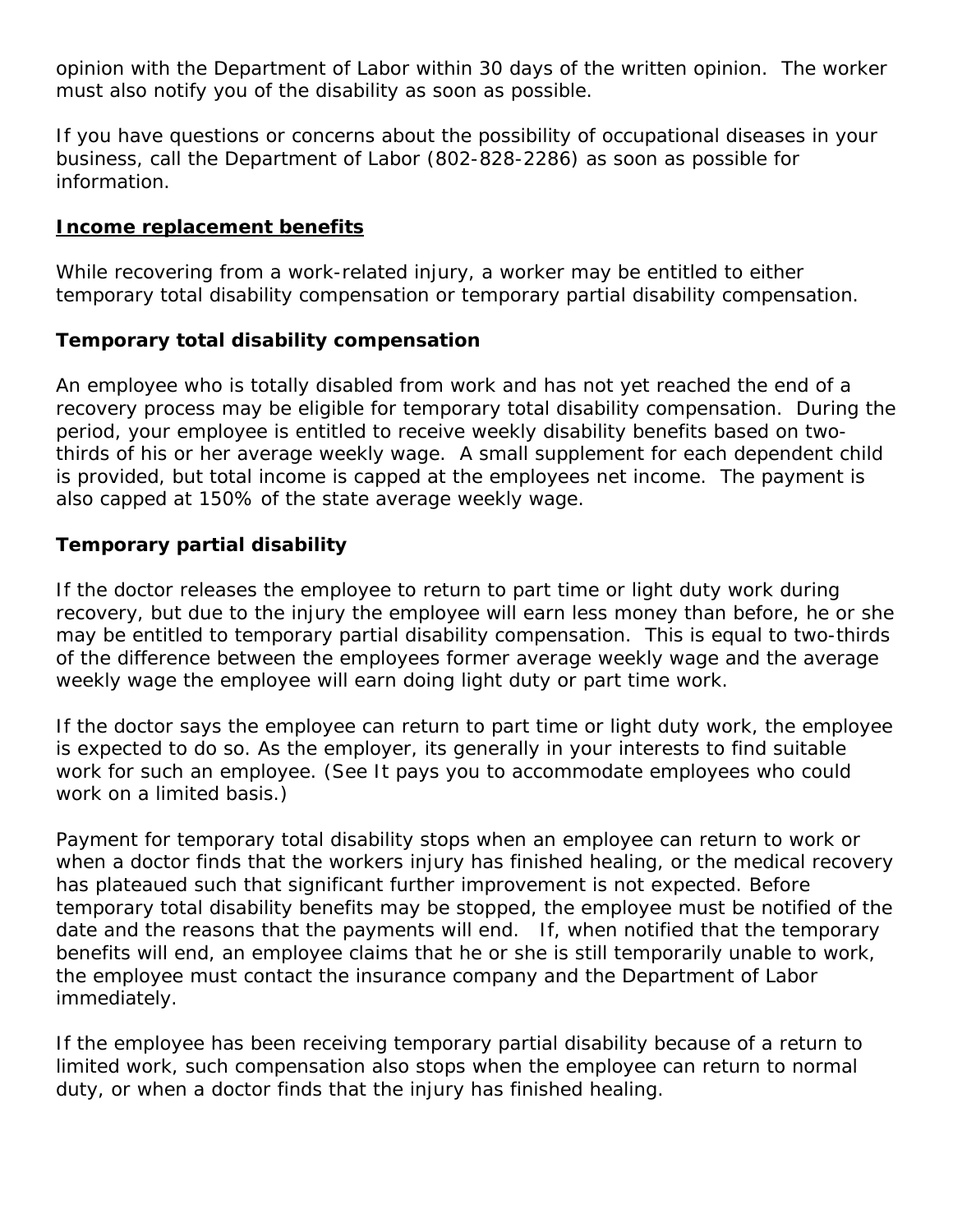### <span id="page-11-0"></span>**Permanent impairment**

If the employee is left with a permanent impairment following recovery, the employee may receive additional compensation (related to loss of function) once temporary disability compensation ends. The law provides a schedule for calculating benefits based on the body part injured and the degree of functional loss.

If the employee is treating with a physician of their own choosing then the insurer may choose a doctor to render a second opinion on the issue of permanent impairment. The employee must cooperate with this examination, or the employees entitlement to benefits could be jeopardized. A claimant who willfully makes a false statement or representation for the purpose of obtaining any type of benefit or payment may be assessed an administrative penalty (not more than \$1,000) and will forfeit some or all rights to compensation.

### **It pays for you to accommodate employees who could work on a limited basis**

- Speedier transition -- Studies have shown that employees who maintain this type of connection to the workplace during recovery tend to return to their normal jobs sooner.
- It probably costs you less in the end -- Another fact to bear in mind is that the less time your employee spends collecting benefits, the less impact you're likely to see on your claims experience rating.
- Its not forever -- You may fear that once you make temporary or part time disability arrangements for an employee, you will be "stuck with them" if the employee can never return to work. The fact is, you are not required to retain an employee in a limited duty position you provided for the period of recovery. If the employee has reached an "end result" in the recovery process, and is still unable to return to his or her original job, you are not obligated to keep the employee on the payroll. Your insurance carrier will arrange for the employee to receive vocational rehabilitation services.

### **5. Getting your employee back to work**

#### **Monitoring your employees recovery**

Let your employee know you are concerned about his or her progress. Stay in touch and monitor the success of treatment. If the employee is not healing, let your insurance carrier know of your concerns.

You have a right to monitor the medical progress of an injured employee. If requested, your employee is required to give your insurance carrier an authorization of release of medical records. Your carrier should be monitoring your employees recovery regularly and provide you updates on request, especially as the time nears for your employee to return to work.

You may not dock an employees pay for time spent seeing a doctor or at rehabilitation sessions for work related injuries.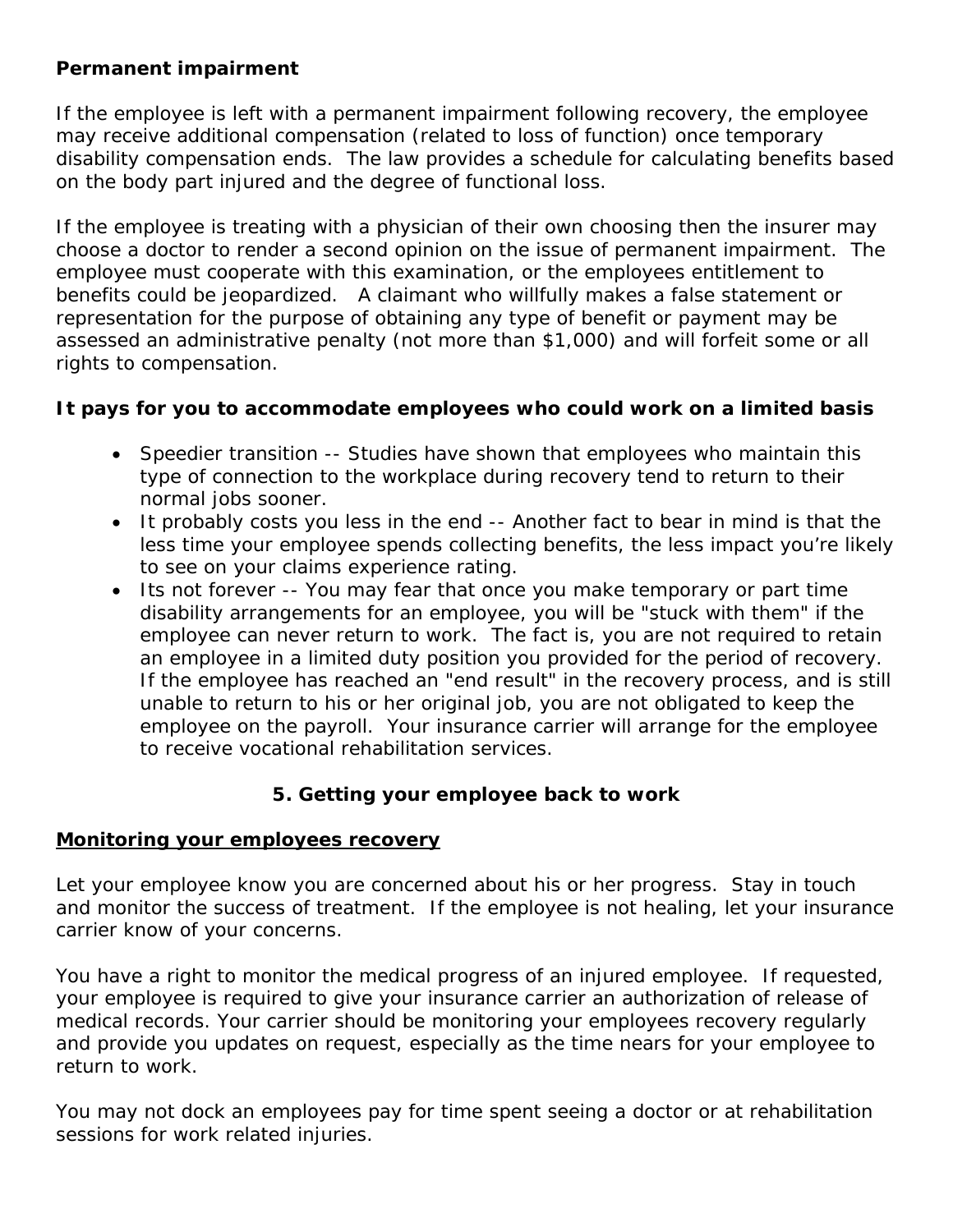### <span id="page-12-0"></span>**When an employee returns to work**

When the doctor releases your employee to return to work, either full or part-time, the employee is expected to contact you immediately to see if a suitable position is available. If there is one suited to the employees condition, he or she must take the position or risk losing a right to further compensation and/or vocational assistance.

The law does not require you to hold an injured workers job open until he or she can return to work. If your business operations require you to hire a replacement, you may do so.

If you regularly employ 10 or more employees, and if your worker recovers from his or her work-related injuries within two years, you must offer reinstatement in the first available, suitable job. This means that if you hired someone else to take the injured workers place, you need not discharge that person. However, the next suitable position that comes open must be offered first to the injured worker. To ensure a safe, successful return to work, you should work closely with your employee, his or her doctor and vocational rehabilitation counselor. They can help determine what jobs may be suitable, given the employees skills and physical capabilities. (See Guidelines for suitable work.)

Upon reinstatement, the employee regains seniority and any unused benefits he or she was entitled to prior to the interruption of employment, minus any leave time used during this interruption.

State and federal fair employment laws, including those that prohibit discrimination against people with disabilities, may also affect an employees right to reinstatement following a work related injury. Check with your personnel office or attorney if you have questions in this area. or you may wish to call the Vermont Office of Aging and Disabilities. Their address is listed at the end of this booklet.

### **What if an employee is unable to return to work?**

If your employee is unable to return to suitable employment using his or her previous training and experience, you are not required to rehire the person, but your workers' compensation insurance will pay for vocational rehabilitation services. These services must aim towards a return to work, training or self employment. You and your insurer will have an opportunity to review and approve the plan for services.

## **The Workers' Compensation Program will settle claims disputes**

If the insurance adjuster denies a claim or there is a disagreement about the types or levels of compensation, the employee has the right to contest that decision before the Workers' Compensation Program of the Department of Labor. Specialists work closely with the insurance claims adjuster and claimant. They will see that the adjuster completes the necessary paperwork and ensure that medical examinations are performed as required. These specialists may also serve as mediators, helping the parties resolve conflicts over care issues. Further, they act in a regulatory capacity and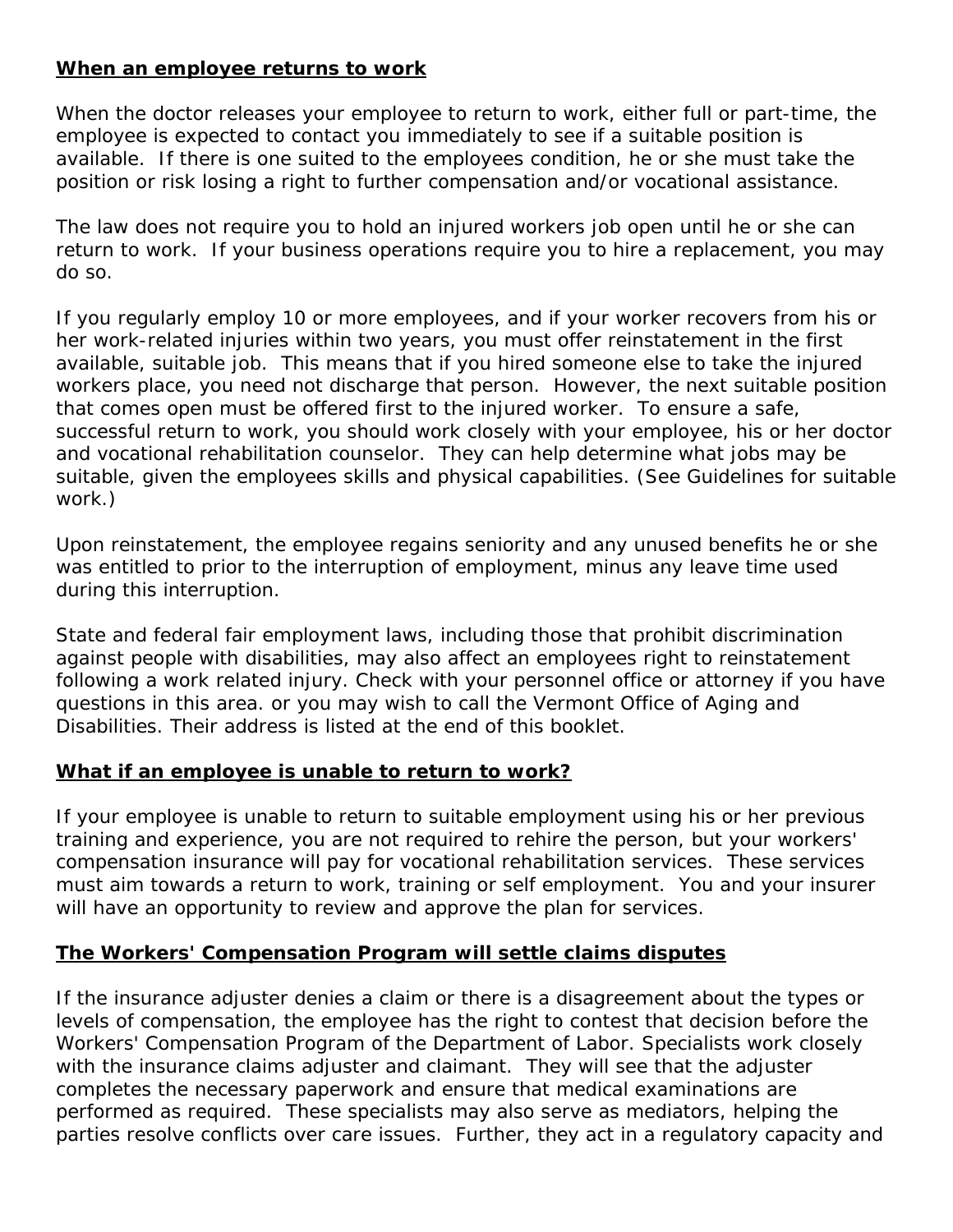may issue interim orders when an employer or insurance company disagrees with the Divisions interpretation of statute.

A prehearing conference is held in all cases in which a hearing has been requested. The purpose of the prehearing conference is to clarify the issues, disclose evidence, and identify witnesses who will testify. The parties may settle the dispute at this level.

Employees may retain an attorney to represent them at the hearing--especially for presenting any sophisticated medical evidence. If an employee prevails on the claim, reasonable attorney fees may be assessed against the employer or the insurer. As an employer, you will not need to hire an attorney. The insurer provides you one.

### **Guidelines for suitable work:**

Your objective is to return an employee to a work situation which is at least comparable to the employees former position from the standpoint of salary, commuting distance, shift, etc. This may not be possible or reasonable in every case. However, as the employer, you should strive for the closest match using these guidelines, and be prepared to justify exceptions.

### **A job may be suitable if...**

- the employee can physically and mentally do the work and has had relevant work training or experience, or the work interests the employee and the employee can be trained for it.
- the new wage is not less than the old. Or, a lesser paying job may be suitable in the following circumstances:
	- o if the employees healing has reached an end result, and there is a strong
	- o likelihood that the new wage will equal the old wage within 12 months on the job.
	- o the new wage is acceptable to the claimant.
	- o the new wage is within 80% of the claimants wage at the time of injury
	- o the job at the time of the injury was a limited term position which paid substantially more than the employee was accustomed to getting.
- the employee returns to the same shift as before, unless:
	- o different shift is acceptable to the employee or
	- o because of the local job market and economic climate, it is reasonable to require a different shift.

### **How often do claims require intervention by the Workers' Compensation Program?**

In fiscal year 2001, of the over 25,000 First Reports of Injury, about 12,000 involved some intervention by the Workers' Compensation Program. Of these, about 1,500 requested adjudication and a final order by the commissioner of Labor. There are 1,500 request for hearing each year and approximately seventy cases are adjudicated at formal hearing each year. Historically, about half the decisions favor the employer and half favor the worker. A party dissatisfied with a hearing decision has further recourse to the Superior and Supreme Courts.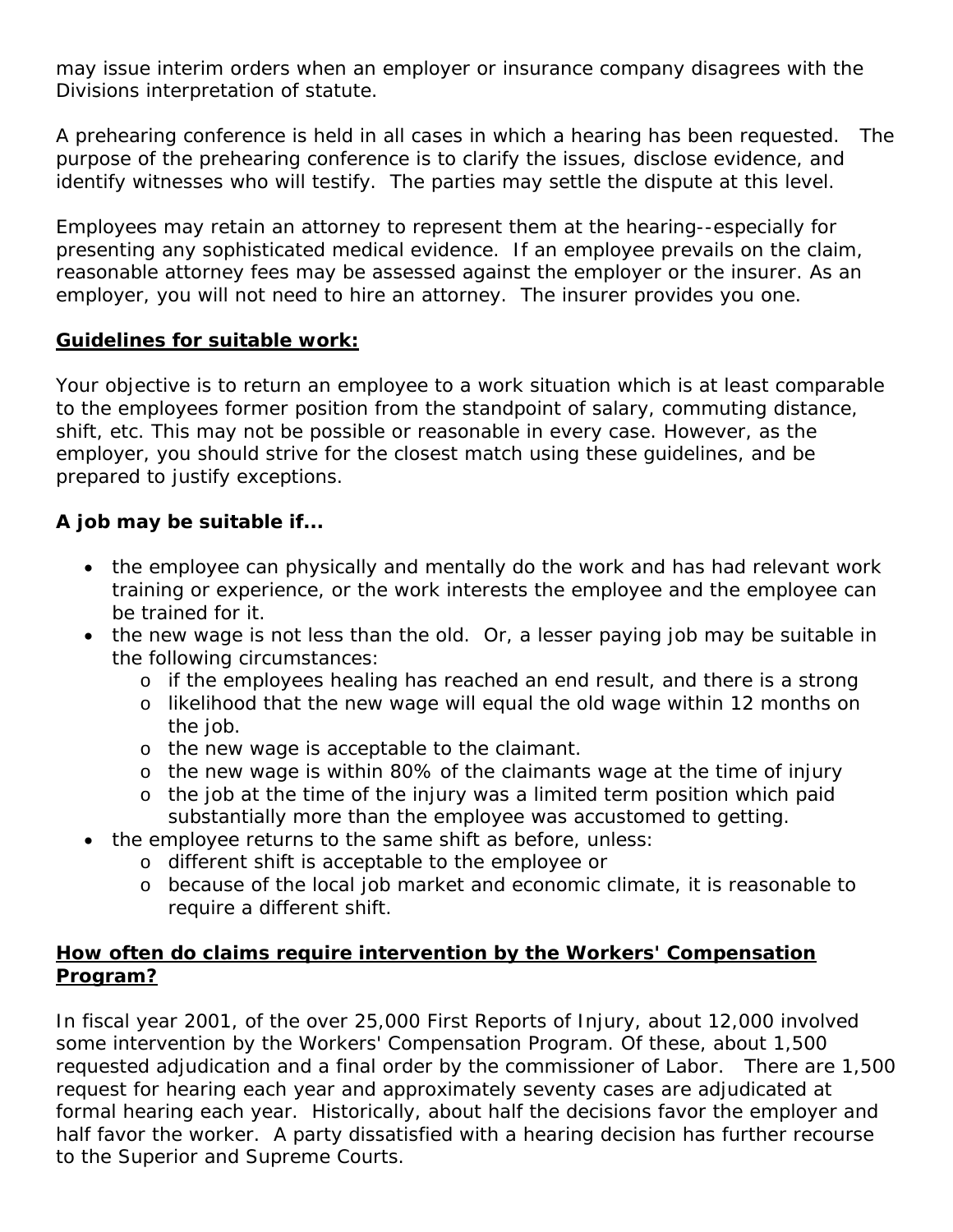#### **6. For More Information:**

<span id="page-14-0"></span>*If you have questions about your insurance costs or dealings with your insurance company, and you cannot resolve them with your agent, broker or insurance company, contact:* 

#### **Consumer Assistance**

89 Main St. Drawer 20 Montpelier, VT 05620-3101 TEL: 1-800-964-1784 or 802-828-3301 FAX: 802-828-3306

*If you have questions regarding what to do when an employee is hurt, or whether workers' compensation covers a certain injury or condition, contact:* 

**Vermont Department of Labor, Workers' Compensation Program**  National Life Building Drawer 20 Montpelier, VT 05620-3401 TEL: 802-828-2286 FAX: 802-828-2195

*For general information on other business/employer concerns in the state of Vermont, such as wage and salary issues, collective bargaining, etc., contact:* 

**Vermont Department of Labor**  5 Green Mountain Drive PO Box 488 Montpelier, VT 05601-0488 TEL: 802-828-4000 FAX: 802-828-4022 TDD: 802-828-4203

*To request a free consultation and walk through inspection to improve the safety of your workplace, contact:* 

## **Vermont Department of Labor VOSHA/Project WorkSAFE**

National Life Building Drawer 20 Montpelier, VT 05620-3401 TEL: 1-800-287-2765 FAX: 802-828-2195

*For information on resources and support for new or expanding business ventures, contact:* 

#### **Department of Economic Development**

19 State Street Montpelier, VT 05609-0501 TEL: 802-828-3211 FAX: 802-828-3258